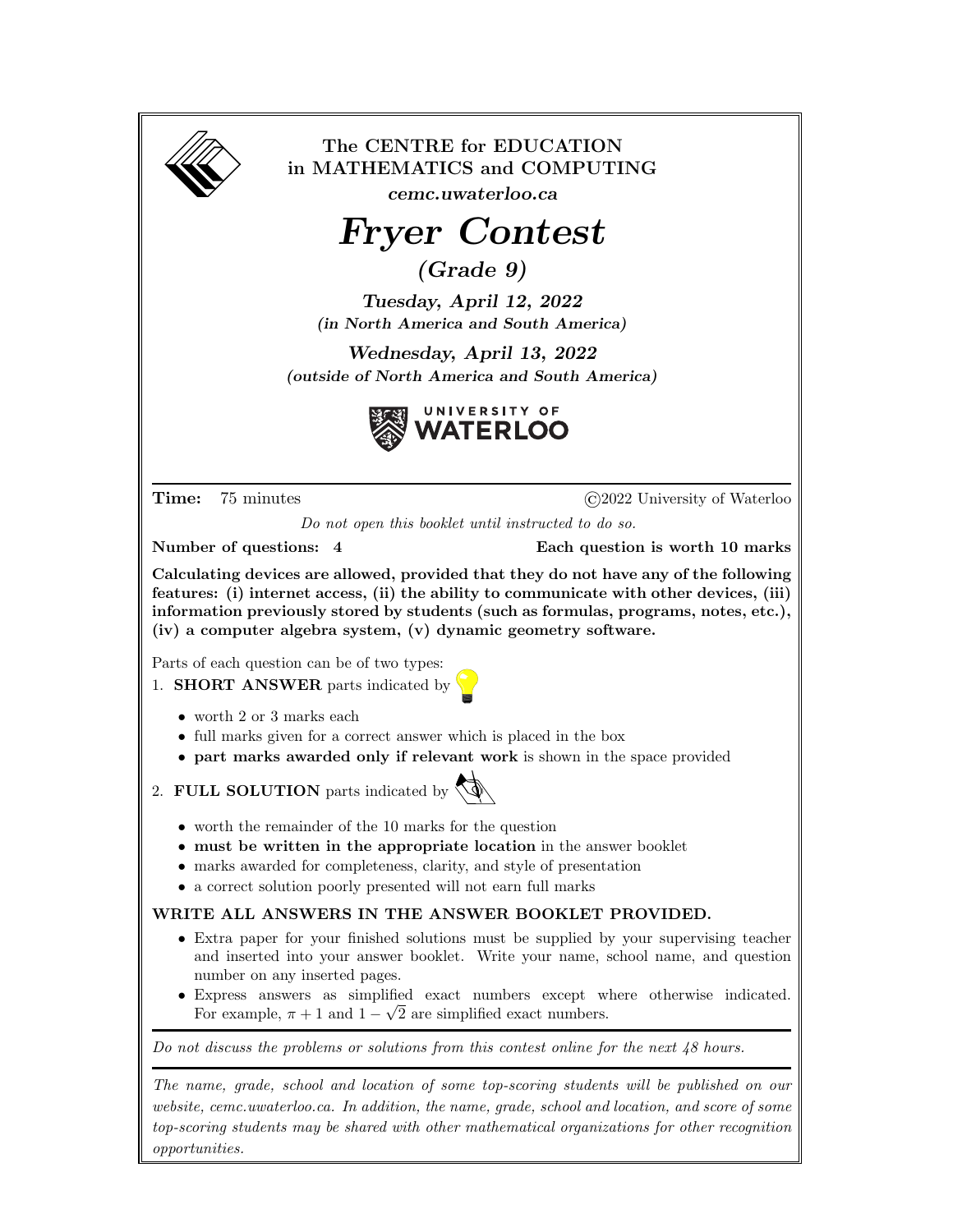NOTE:

- 1. Please read the instructions on the front cover of this booklet.
- 2. Write all answers in the answer booklet provided.
- 3. For questions marked  $\Box$ , place your answer in the appropriate box in the answer booklet and show your work.
- 4. For questions marked  $\langle \mathcal{L} \rangle$ , provide a well-organized solution in the answer booklet. Use mathematical statements and words to explain all of the steps of your solution. Work out some details in rough on a separate piece of paper before writing your finished solution.
- 5. Diagrams are not drawn to scale. They are intended as aids only.
- 6. While calculators may be used for numerical calculations, other mathematical steps must be shown and justified in your written solutions, and specific marks may be allocated for these steps. For example, while your calculator might be able to find the  $x$ -intercepts of the graph of an equation like  $y = x^3 - x$ , you should show the algebraic steps that you used to find these numbers, rather than simply writing these numbers down.
- 7. No student may write more than one of the Fryer, Galois and Hypatia Contests in the same year.
- 1. In a game, a player throws a ball at a target. If they hit the target, then 7 points are added to their score. If they miss the target, then 3 points are subtracted from their score. A player's score begins at 0, and it is possible for a player to have a negative score.
	- (a) What is Shane's score after 6 throws if 4 of the throws are hits and 2 of the throws are misses?
	- (b) After exactly h hits and 6 misses, Susan's score is 59. What is the value of  $h$ ?
	- (c) After exactly 20 throws, Souresh's score is greater than 85 and less than 105. If exactly  $m$  of these throws are misses, determine all possible values of the positive integer m.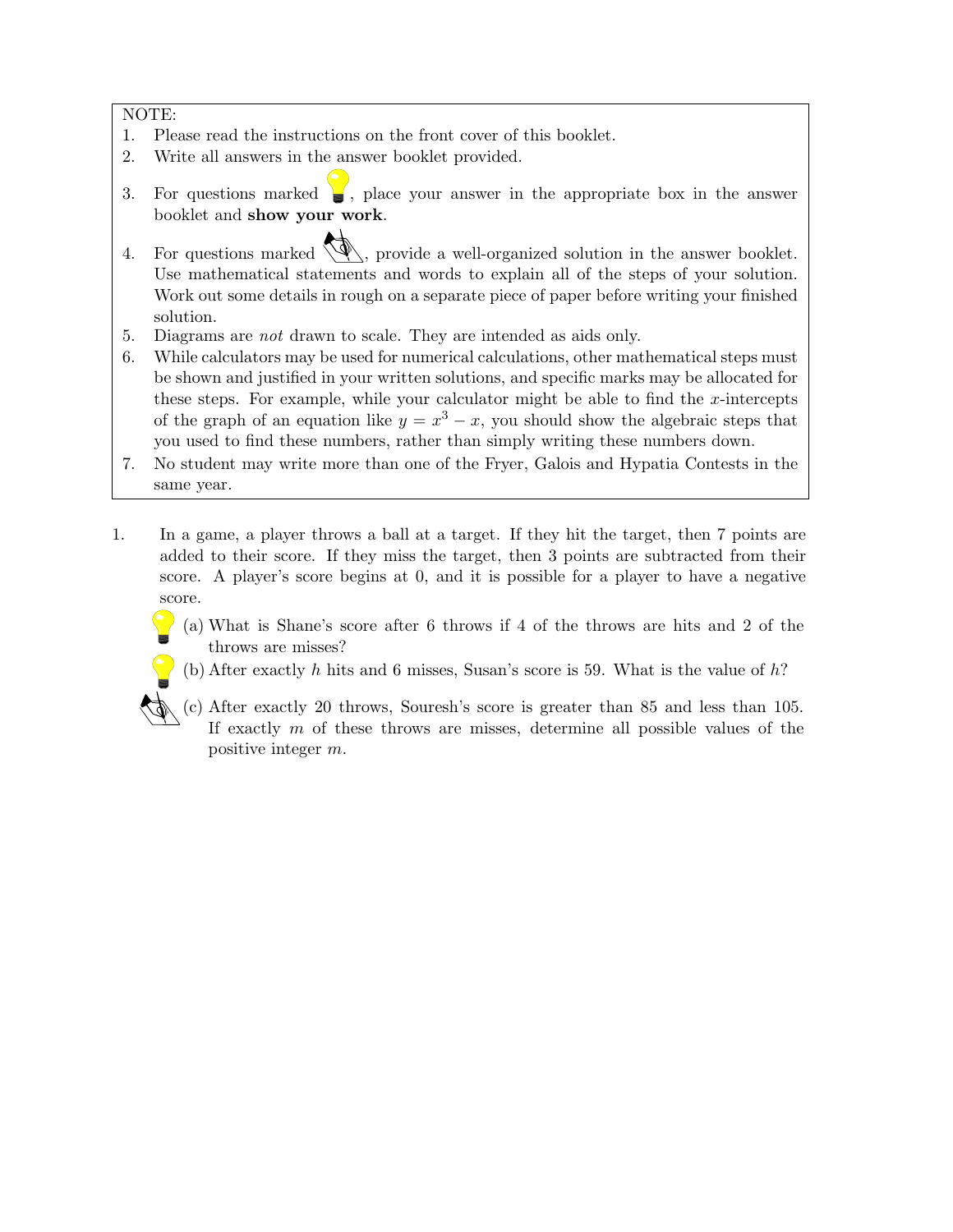2. (a) Two identical rectangles, ABCD and EFGH, each with area 13 cm<sup>2</sup>, overlap as shown. The area of the overlapped region, rectangle  $EFCD$ , is 5 cm<sup>2</sup>. What is the area of rectangle ABGH?



*Q R*

*T*

3. If an integer  $n$  is written as a product of prime numbers, this product (known as its prime factorization) can be used to determine the number of positive factors of n. For example, the prime factorization of  $28 = 2 \times 2 \times 7 = 2^2 \times 7^1$ . The positive factors of 28 are:

$$
28 = 2^2 \times 7^1 \quad 14 = 2^1 \times 7^1 \quad 7 = 2^0 \times 7^1 \quad 4 = 2^2 \times 7^0 \quad 2 = 2^1 \times 7^0 \quad 1 = 2^0 \times 7^0
$$

Each positive factor includes 2, 1 or 0 twos, 1 or 0 sevens, and no other prime numbers. Since there are 3 choices for the number of twos, and 2 choices for the number of sevens, there are  $3 \times 2 = 6$  positive factors of 28.

(a) How many positive factors does 675 have?

is 117 cm<sup>2</sup> , determine the area of the

overlapped region,  $PQRU$ .

- $\wedge$  (b) A positive integer n has the positive factors 9, 11, 15, and 25 and exactly fourteen other positive factors. Determine the value of  $n$ .
	- (c) Determine the number of positive integers less than 500 that have the positive factors 2 and 9 and exactly ten other positive factors.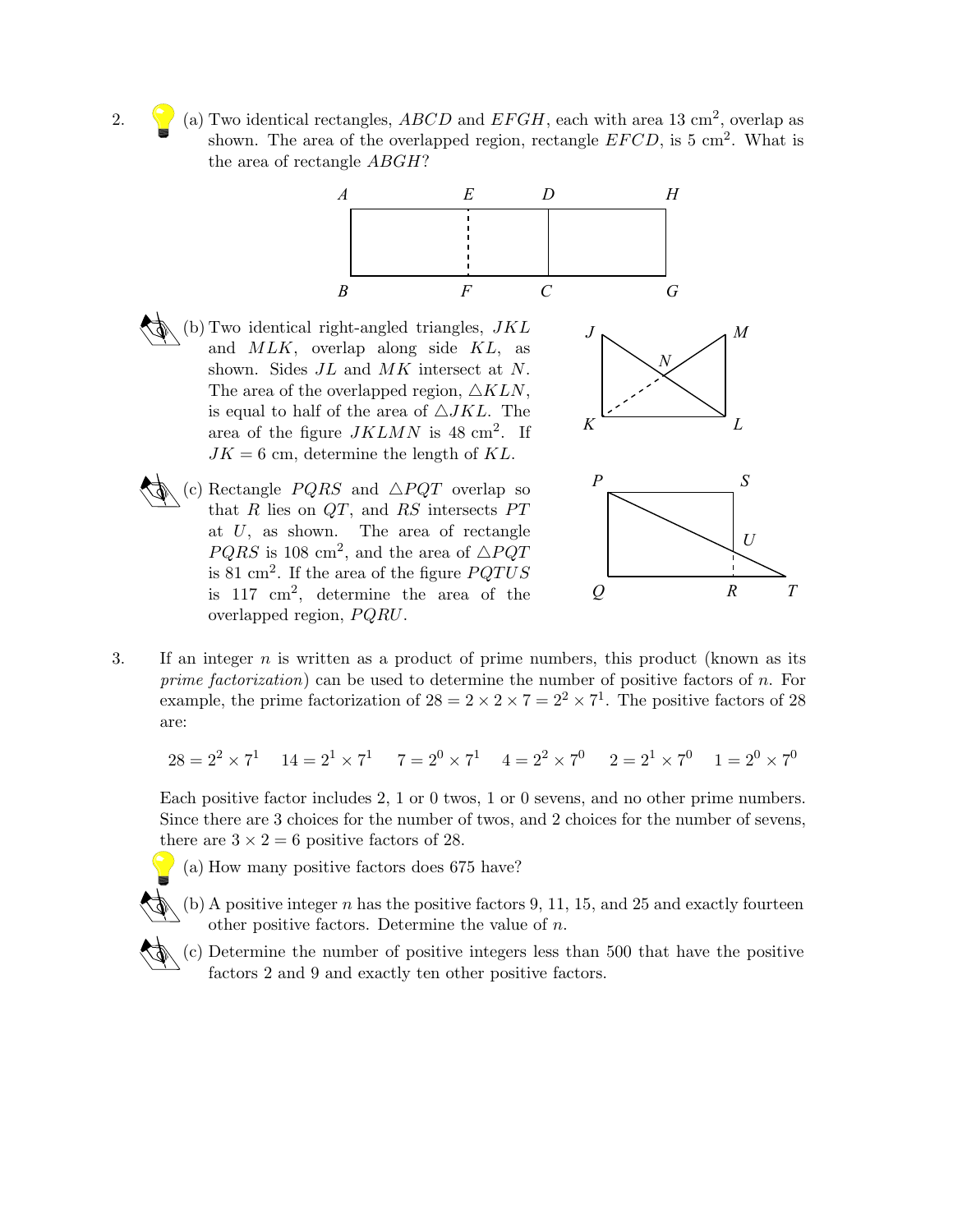- 4. Franco and Sarah play a game four times using the following rules:
	- (R1) The game starts with two jars, each of which might contain some beans.
	- (R2) Franco goes first, Sarah goes second and they continue to alternate turns.
	- (R3) On each turn, the player removes a pre-determined number of beans from one of the jars. If neither jar has enough beans in it, the player cannot take their turn and loses. If only one jar has enough beans in it, the player must remove beans from that jar. If both jars have enough beans, the player chooses one of the jars and removes the beans from that jar.
	- (R4) Franco must attempt to remove 1 bean on his first turn, 3 beans on his second turn, and 4 beans on his third turn. On each of his following sets of three turns, Franco must continue to attempt to remove 1, 3 and 4 beans in sequence.
	- (R5) Sarah must attempt to remove 2 beans on her first turn and 5 beans on her second turn. On each of her following sets of two turns, Sarah must continue to attempt to remove 2 and 5 beans in sequence.
	- (R6) A player is declared the winner if the other player loses, as described in (R3).

For example, if the game begins with 10 beans in one jar and 10 beans in the other jar, the sequence of play could be:

| Turn Number                           |               |       |                          |  |  |
|---------------------------------------|---------------|-------|--------------------------|--|--|
| Number of beans removed by Franco     |               |       |                          |  |  |
| Number of beans removed by Sarah      |               |       |                          |  |  |
| Number of beans remaining in the jars | $\  10, 9 \ $ | 10, 7 | $\mid 7.2 \mid 3.2 \mid$ |  |  |

On the next turn, Sarah cannot remove 5 beans since the greatest number of beans remaining in either jar is 2 and so after exactly 7 turns, Sarah loses and Franco wins.

- (a) At the beginning of the first game, there are 40 beans in one jar and 0 beans in the other jar. After a total of 10 turns (5 turns for each of Franco and Sarah), what is the total number of beans left in the two jars?
- (b) At the beginning of the second game, there are 384 beans in one jar and 0 beans in the other jar. The game ends with a winner after a total of exactly  $n$  turns. What is the value of  $n$ ?
- (c) At the beginning of the third game, there are 17 beans in one jar and 6 beans in the other jar. There is a winning strategy that one player can follow to guarantee that they are the winner. Determine which player has a winning strategy and describe this strategy. (A *winning strategy* is a way for a player to choose a jar on each turn so that they win no matter the choices of the other player.)
- (d) At the beginning of the fourth game, there are 2023 beans in one jar and 2022 beans in the other jar. Determine which player has a winning strategy and describe this strategy.